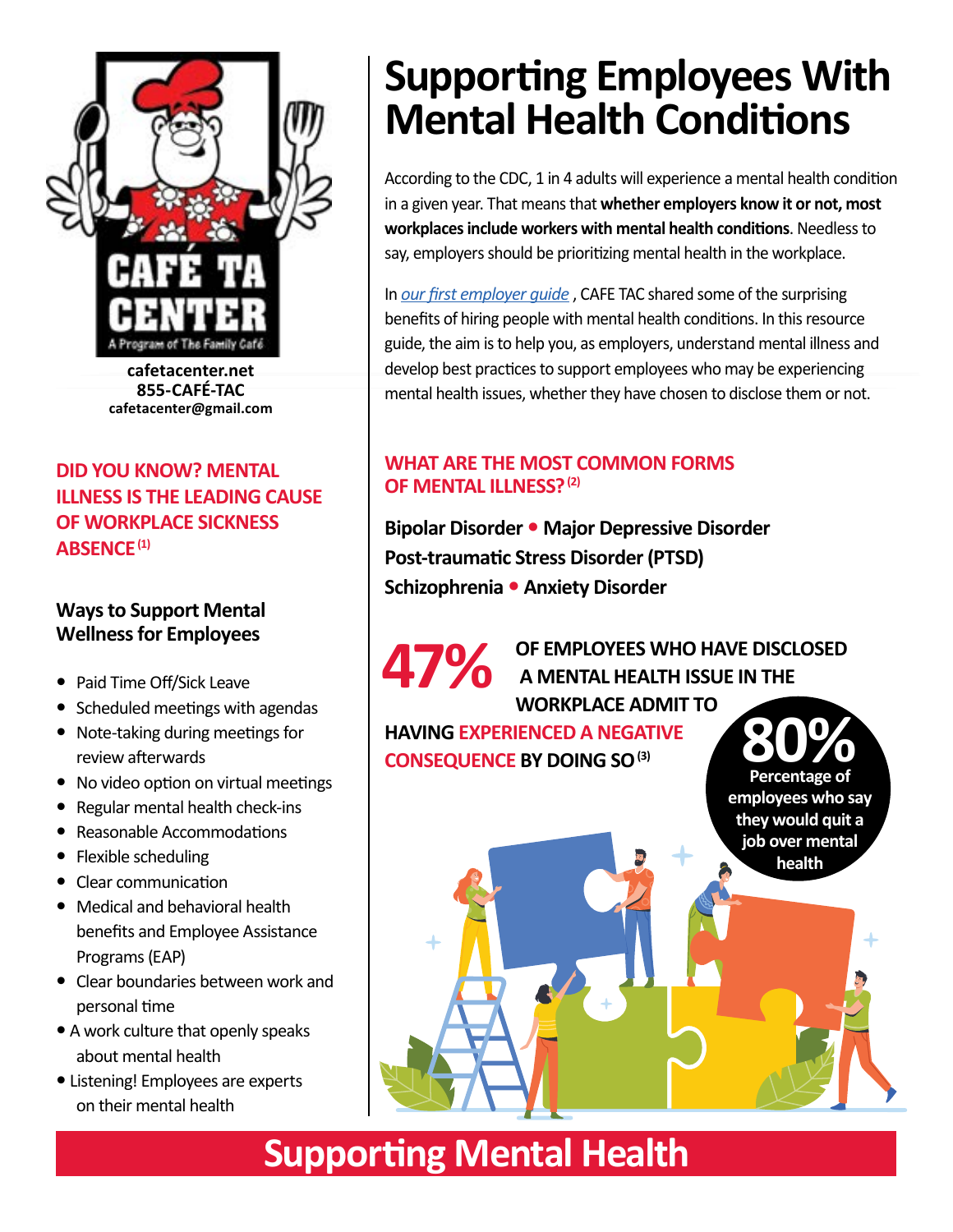

**cafetacenter.net 855-CAFÉ-TAC [cafetacenter@gmail.com](mailto:cafetacenter@gmail.com)**

## **SUSTAINED EMPLOYMENT IS AN INCREDIBLY IMPORTANT FACTOR FOR RECOVERY (4)**

## **WHAT IS AN EAP?**

An employee assistance program, or EAP, is an employee benefit program that assists employees with personal problems and/or work related problems that may impact their job performance, health, or mental and emotional well-being. Programs are delivered at no cost to employees by stand-alone EAP vendors or providers who are part of comprehensive health insurance plans. Services are often delivered via phone, video-based counseling, online chatting, e-mail interactions or face-to-face.

Examples include assessments, meetings with a mental health professional, and referrals for long-term support.

**OF EMPLOYEES SAY THAT AN OPEN-DOOR POLICY THAT ALLOWS FACE-TO-FACE COMMUNICATION WITH LEADERSHIP OR HR IS IMPORTANT TO ADDRESSING EMPLOYEE MENTAL HEALTH 93%** 

### **EMPLOYEE ACCOMMODATIONS**

Employers need to be careful in addressing mental health in the workplace, so as not to spotlight individuals and unintentionally discriminate against employees with mental health concerns. The Americans with Disabilities Act (ADA) supports employers in providing reasonable accommodations for employees with mental health-related disabilities.

Employers may be required under the ADA to provide reasonable accommodations, when requested, to an employee with a disability as long as it does not cause undue hardship on the employer. Examples include telecommuting, scheduling flexibility, sick leave, breaks, and noise reduction.

For more about disability, mental health, and the ADA, see the fact sheet at https://adata.org/factsheet/health.

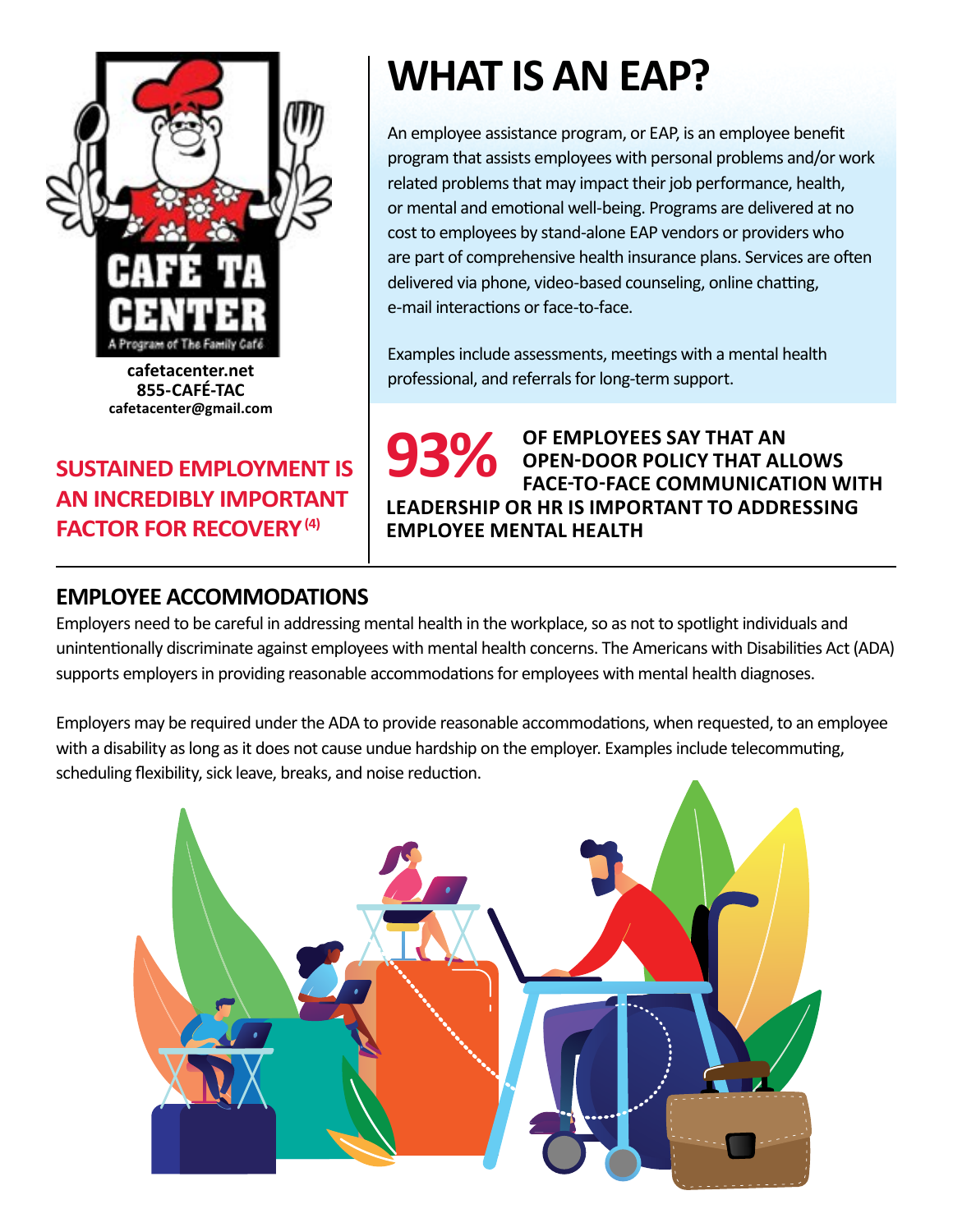

**cafetacenter.net 855-CAFÉ-TAC cafetacenter@gmail.com**



## **Example Check-In Questions**

- How are you feeling today, really? Physically and mentally.
- What's taking up most of your head space right now?
- Tell me about a recent "win," either at work or at home.
- How can I support you this week?
- What's something you can do today that would be good for you?
- What's something you're looking forward to in the next few days?
- What are some goals we can work on this week?
- Who can help us reach these goals?

# **Mental Health Check-Ins**

Mental Health Check-Ins are intentional one-on-one meetings between supervisors and their direct-reports focused on how staff can collectively support each other in the workplace.

They should always be voluntary for employees, who should have control over what and how much they share, and with whom they share it.

### **TEN TIPS FOR GREAT MENTAL HEALTH CHECK-INS WITH YOUR TEAM(6)**

- 1. Make sure you know of where you can signpost people to if they are struggling with their well-being.
- 2. Be aware of any stressors or pressures and how these may be influencing individuals.
- 3. Listen to what it is your team has to say. Regularly practice the skill of mindful listening.
- 4. Make sure you are regularly checking in with how you are feeling.
- 5. Get to know your team and understand how personal factors could be influencing their performance.
- 6. Be proactive with support and ask your team if there is anything you can do to guide or help them.
- 7. Praise, encourage and be proud of team members who speak openly about mental health.
- 8. If someone is struggling be kind and understanding as to what it is they are experiencing.
- 9. If someone is struggling, suggest some positive actions people can engage with to look after physical and mental health.
- 10. Encourage your team to talk openly about well-being and mental health.